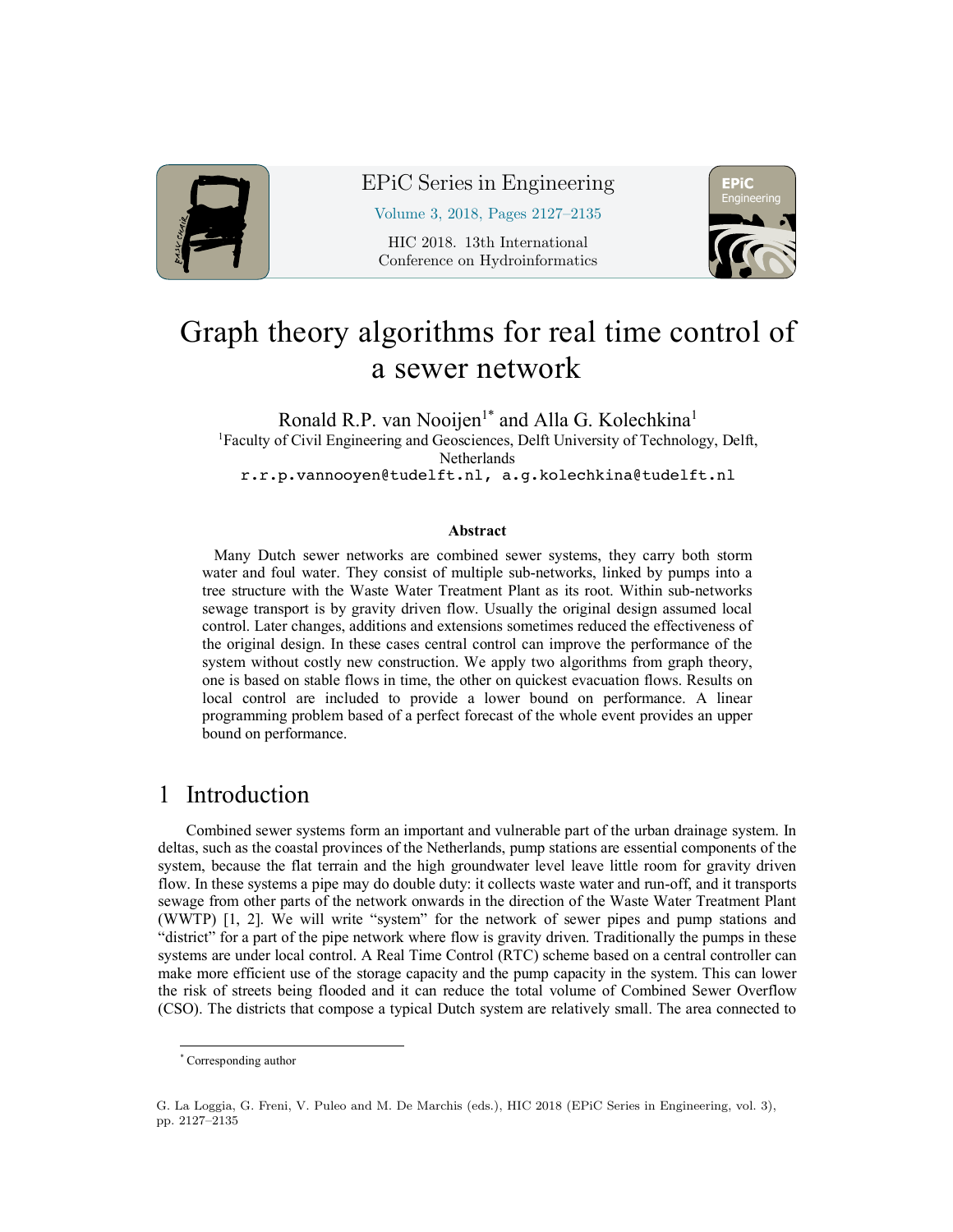one WWTP, which processes sewage from several different systems, tends to be much larger; this means that high spatial and temporal accuracy would be needed to profitably use weather forecasts. In this paper we consider two graph theory algorithms that can operate without a forecast. One of the algorithms is based on stable flows in time, the other on quickest evacuation flows. We compare the results with a solution obtained by solving a Linear Programming (LP) problem that uses a perfect prediction of the precipitation. Another application of an algorithm from graph theory to sewer system control can be found in [3].

# 2 Problem statement

There are still many combined sewer systems in use all over the world. These have in general grown in size together with the communities they serve. Consequently these systems are composed of sub-systems developed at different times and with different design methods. This growth has introduced inconsistencies in local storage capacity and transport capacity. Moreover it has resulted in systems where spatial inhomogeneity in precipitation can lead to a load imbalance. When combined with the effects of climate change an increase in CSO volume is often the result. This leads to water quality problems in the receiving water and which in turn creates a need for improvements in both the physical system and the control scheme. If we knew in advance when and where the water entered the system, then we could determine whether or not the network could transport the total inflow and if it could, how it could do so. If we do not know the inflow in advance then the best we can do is to move the water in the system out of the system as rapidly as possible. Preferably whilst also preventing CSO in vulnerable locations. In this paper we present two algorithms, one based on stable flows in time, and one based on quickest evacuation flows, that should be able to do this. The flows calculated by these network algorithms will contain the information needed to control the pumps in the sewer system. A standard Supervisory control And Data Acquisition (SCADA) system can be used to gather input data on stored volumes for the algorithms and transmit the resulting commands to the pumps. We refer to such an approach as "central control" as opposed to "local control" where a local level measurement controls each pump. Algorithm performance is tested on a simplified computer model of a sewer system. As precipitation forecasts of sufficient accuracy are hard to come by, the tests are run without such predictions, but both algorithms can use precipitation or inflow predictions. We considered the sewer system "KW" with five districts. Details are given in Table 1, more information can be found in [2, 4].

| quantity         | unit              | $KW-1$ | $KW-2$ | $KW-3$      | $KW-8$ | $KW-1$ |
|------------------|-------------------|--------|--------|-------------|--------|--------|
| Storage          | m                 | 1657   | 218    | 270         | 84     | 303    |
| Pump cap.        | $m^3/s$           | 0.0375 | 0.0236 | 0.0638      | 0.0038 | 0.0319 |
| Area             | $10^4 \text{m}^2$ | 17.62  | 3.07   | 2.18        | 2.63   | 2.42   |
| Pumps to         | $\qquad \qquad$   | $KW-4$ | $KW-4$ | <b>WWTP</b> | $KW-2$ | $KW-4$ |
| $T = 11$ $T = T$ |                   |        |        |             |        |        |

**Table 1:** The KW network

The corresponding directed graph is shown in Figure 1. A similar larger system is described in [1].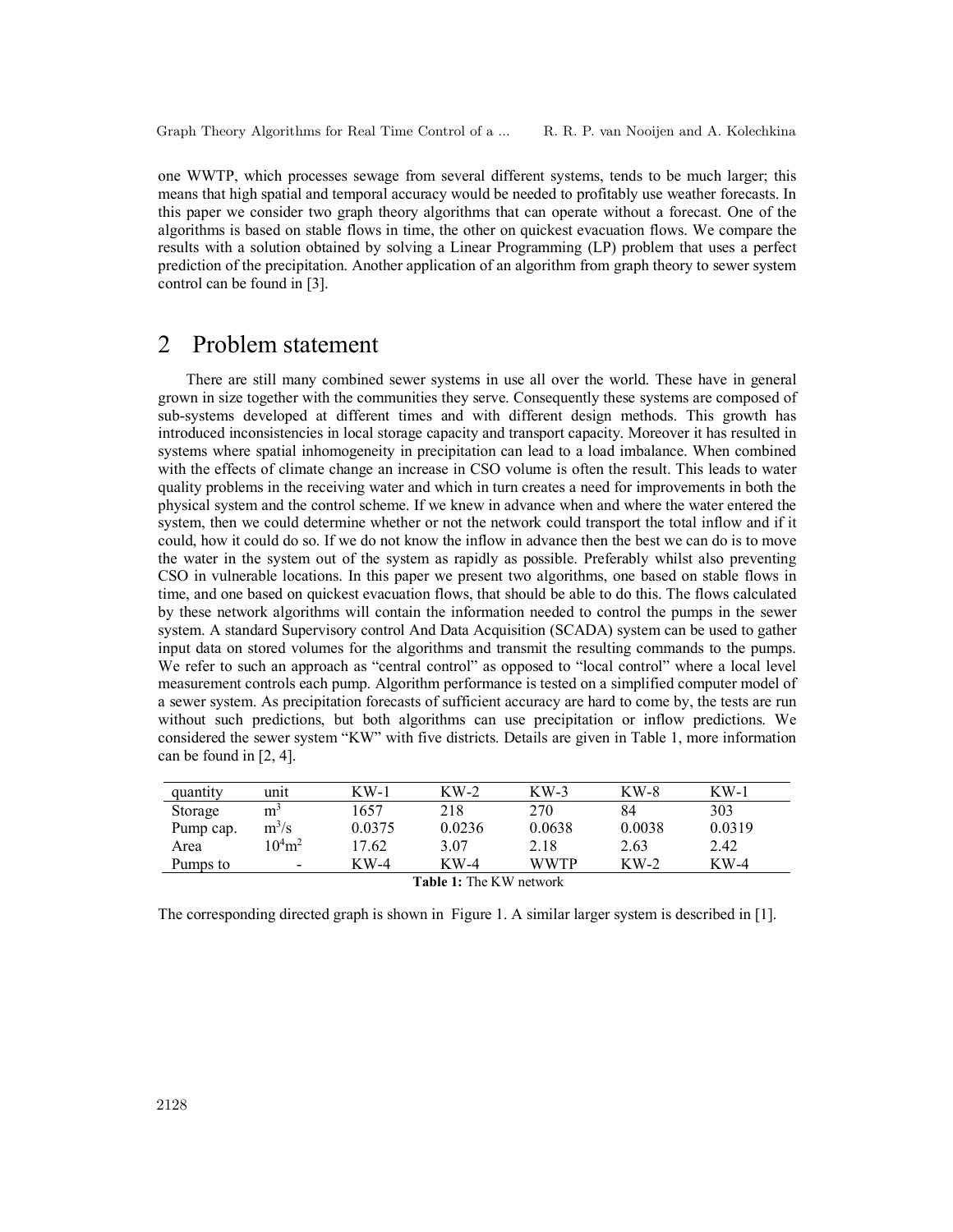Graph Theory Algorithms for Real Time Control of a ... R. R. P. van Nooijen and A. Kolechkina



**Figure 1:** Directed graph with districts as vertices and pump stations as edges

# 3 Some graph and network theory

Some basic definitions from graph and network theory are needed to describe the algorithms in use. A directed graph consists of a set of vertices *V* and a set of directed arcs *A*. Each arc starts in one vertex (called the tail) and ends in another vertex (called the head) [5-7]. A network is a directed graph, where there are two disjoint subsets of vertices, the sources *S*, and the sinks *T*. Moreover, there is a function *b* that assigns a transport capacity to each arc [6, 7]. A flow *f* on a network is a function that assigns a transport flow to each arc in such a way that the transport capacity is not exceeded, and that the transported quantity is conserved in all vertices that are not sources or sinks. Sources can supply unlimited flow and sinks can absorb unlimited flow. In the case of sewer systems it is desirable to add a time dimension. Usually the time is taken as discrete. To do so a transit time is assigned to each arc. A flow over time is then defined as a function that assigns flows to each arc at each point in time such that all capacity constraints are satisfied at all times, and flow conservation holds in all vertices that are not sources or sinks. For a finite time extent such a problem can be translated back into a network flow problem by creating the "time expanded graph" with copies of the original graph vertices at all points in time. The vertices in the expanded graph are labelled with ordered pairs  $(v,t)$  of the vertex  $v$  in the original graph and the point in time  $t$ . Next arcs are added in such a way that there is an arc *a'* from  $(v_1,t_1)$  to  $(v_2,t_2)$  with capacity *b'* if and only if the original graph contained an arc *a* rom  $v_1$  to  $v_2$  with travel time  $t_2$ - $t_1$  and capacity  $b(a) = b'$ . Such a time expanded network can include storage by adding arcs from a vertex to itself at the next time step with a capacity equal to the available storage capacity at that vertex.

## 3.1 Quickest evacuation flows

There is a class of problems in graph and network theory called "quickest evacuation flows" or "earliest arrival flows". These are studied in the context of evacuations of buildings. One way to look at the problem of setting pump flow rates is to consider it as an "quickest evacuation" problem: in other words, how can we remove the sewage currently present in the system as quickly as possible. There is considerable literature on this topic [7-16]. We construct an algorithm that empties the districts as quickly as possible in a given order. To do so we make use of properties of maximal flows on networks described in [10]. For this we first need to construct a network on which the desired solution is a maximal flow. To avoid problems with floating point values we internally use 64-bit integers for the calculation of flows and storages. If we express flows in litres per time step and volumes in litres, then we still get a reasonably accurate solution. The network is constructed as follows. We start with one source vertex for each district, then add one terminal vertex. For each time step we add a distinct vertex corresponding to each district and a vertex corresponding to the WWTP. We then add an arc from the WWTP to the sink with a capacity equal to the volume in litres, that can be processed by the WWTP in one time step. Next we add an arc running from each district vertex to the corresponding vertex at the next time step with a capacity equal to the local storage in litres to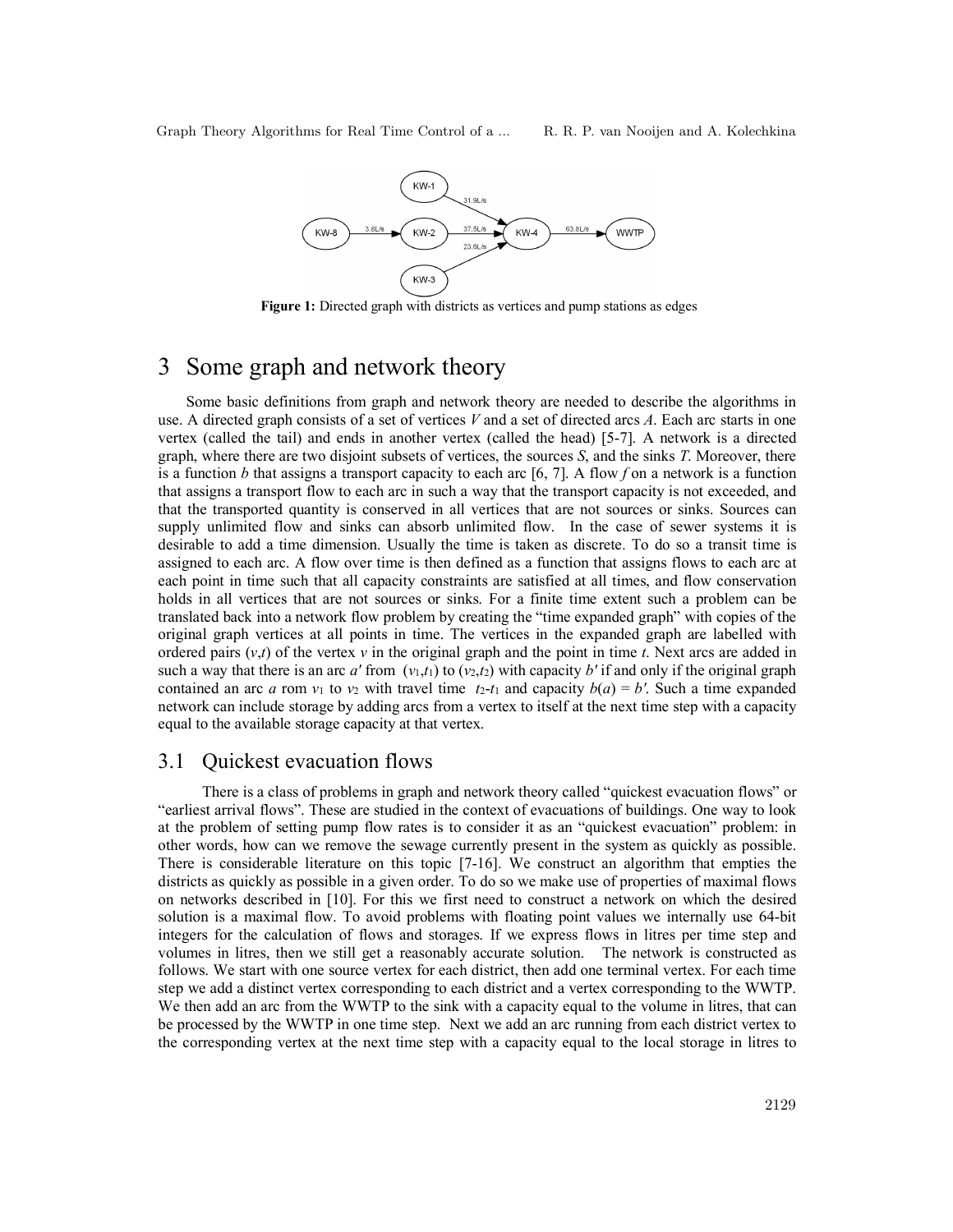represent water stored at the node. If an inflow prediction is available, then we also add an arc entering the vertex from the source with a capacity equal to the predicted inflow volume over the time step. Finally, we add arcs corresponding to the pump stations between districts of different time steps. The algorithm proposed in [11] will now derive a flow that at each time step has the largest possible total cumulative outflow from the vertex with the highest priority. For the vertex with the second highest priority it has the largest possible total cumulative outflow that can be realized with the remaining unused capacity. This pattern continues on for the other vertices.

#### 3.2 Stable flows

Setting pump flow rates can be based on the concept of "stable flows", this is an extension of the classical "stable marriage problem". Stable flows over time are introduced in [17]. If we have an order in which the districts need to be emptied, then we can derive a "stable flow over time" problem formulation. This algorithm could in principle work using only communication with neighbouring districts, but this would entail considerable communication overhead during algorithm execution. The concept of a stable flow over time is based on the concept of "stable flow", which will be described first. A stable flow problem has the following characteristics. We start with a network. For all vertices *v* that are not sources or sinks we have a list  $L<sub>in</sub>(v)$  of incoming arcs in order of preference from most to least preferred, and a list  $L_{out}(v)$  of outgoing arcs in order of preference, from most to least preferred. A stable flow is characterised by the property that there are no two vertices that could take action to increase the flow between

them in such a way that both would be acting more in line with their preferences. This is formalized in the definition of a blocking walk.

A *blocking walk* for a given flow *f* on a network is a directed walk for which all the following statements are true:

- each arc in the walk is carrying less flow than its maximum capacity;
- the directed walk starts in the set *S* on the network or the first arc in the walk is in use while the first vertex still has unused capacity on a more preferred outgoing arc;
- the directed walk ends in the set  $T$  of the network or the last arc in the walk is in use while the last vertex still has unused capacity on a more preferred incoming arc.

Given the definition of a blocking walk, we can now define a *stable flow* by the absence of blocking walks.

In sewer systems we need the time dimension. In [17] the stable flow problem is extended to flows over time by constructing the time expanded graph and considering stable flows on that graph. We will construct a network such that a stable flow over time on that network corresponds to pump settings that transport sewage from each district to the WWTP, while taking into account preferences for accepting inflow and dispatching outflow for the individual districts. We could, for example, order acceptance from upstream districts according to the vulnerability of those districts to a local CSO and do the same for dispatch to downstream districts.

To create such a network and get a working algorithm some auxiliary vertices are needed. We will describe the time expanded network as this allows us to accommodate the case where the travel time for the purposes of mass conservation is zero. As a basis we take a network with a vertex  $v_j$  for each district *j*, a vertex *w* for the WWTP, and an arc *ak* for each pump station *k*.

We have one source vertex *σ* and one terminal vertex *τ*. We will have *N* time steps in our expanded network. For each time step we have a vertex  $(w,t)$  with an outgoing arc to  $\tau$  with capacity equal to the WWTP plant capacity. For each district  $j$  and each time step  $t$  we have a vertex labelled  $(j,t)$ , an auxiliary vertex  $v_{j,t}^{\text{spill}}$ , and an auxiliary vertex  $v_{j,t}^{\text{store}}$ . The vertex  $v_{j,t}^{\text{spill}}$  has one incoming arc from  $\sigma$ with a capacity equal to the precipitation volume for the next time step and two outgoing arcs with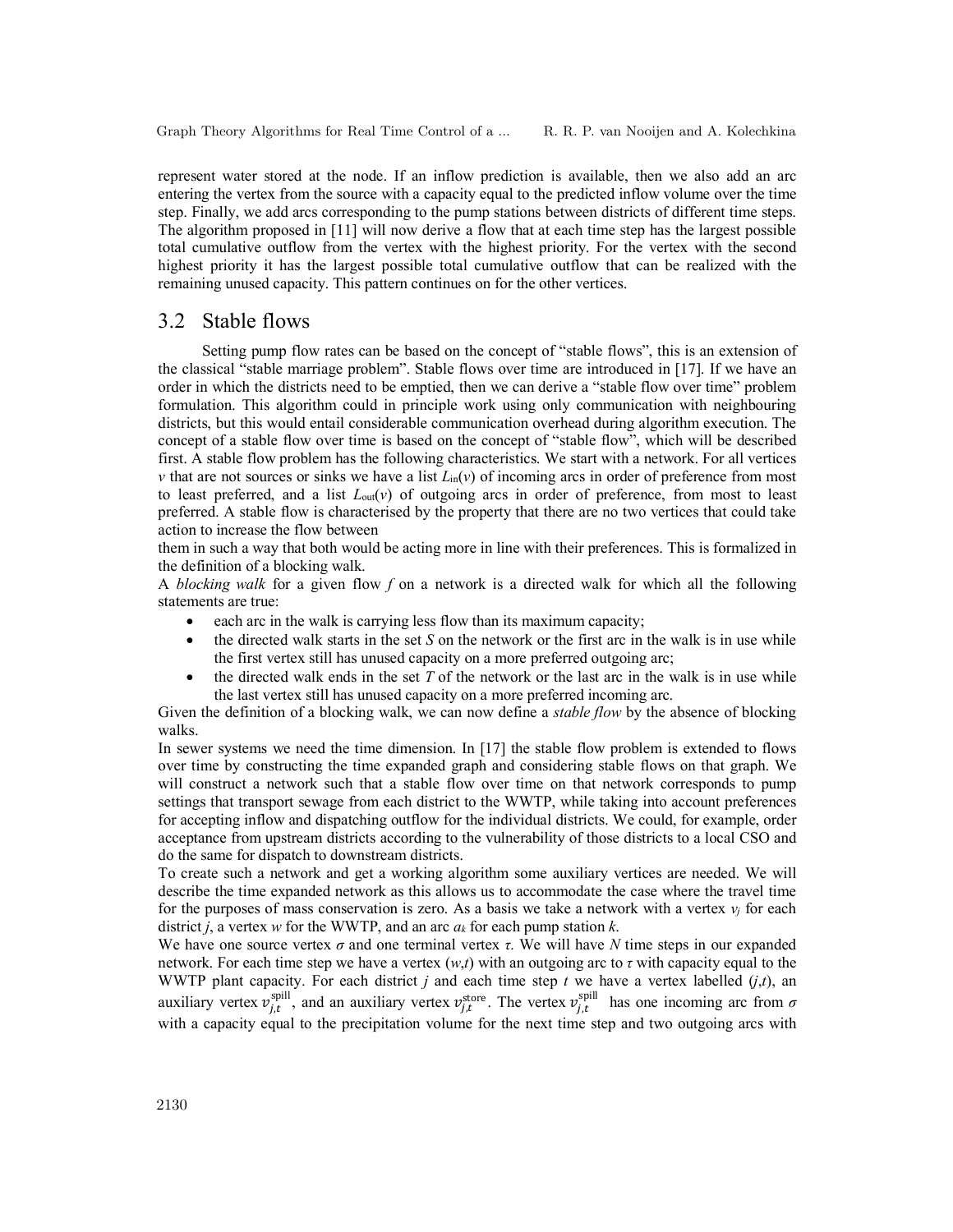Graph Theory Algorithms for Real Time Control of a ... R. R. P. van Nooijen and A. Kolechkina

infinite capacity: one to  $(i,t)$  and one to  $\tau$ . The one to  $(i,t)$  is preferred. The vertex  $(i,t)$  has the following incoming arcs, given in order of preference:

- an arc from  $v_{j,t}^{\text{spill}}$  with infinite capacity;
- an arc from  $v_{j,t}^{\text{store}}$  with capacity equal to the storage capacity;
- arcs from upstream districts ordered from most vulnerable to CSO to least vulnerable to CSO with capacity equal to pump station capacity.

It has the following outgoing arcs, again given in order of preference:

- to the WWTP if there is an arc to the WWTP in the original network with capacity equal to the arc in the original network;
- to downstream districts ordered from least vulnerable to CSO to most vulnerable to CSO with capacity equal to pump station capacity;
- to  $v_{j,t}^{\text{store}}$  with capacity equal to district storage capacity.

The vertex  $v_{j,t}^{\text{store}}$  has two incoming arcs, given in order of preference:

from  $(j,t)$  with capacity equal to the district storage capacity;

from  $(j,t)$  with capacity equal to district storage capacity.

It also has two outgoing arcs, given in order of preference:

- $(j,t)$  with capacity equal to district storage capacity;
- $v_{i,t+1}^{\text{store}}$  with capacity equal to district storage capacity.

The algorithm can be seen as a multiple round negotiation between vertices. Vertices initially push the maximum available flow along their most preferred outgoing arc. Next they accept or reject (part of) the flow on their incoming arcs. This continues until a stable flow has been reached. With the network and priorities given above, this will result in as large a flow as possible to the WWTP while respecting pump capacities and WWTP capacity. CSO may occur, but will occur first in the less vulnerable districts. A flow can be found using the algorithm described in [17].

## 4 Materials and methods

To evaluate the results of the proposed algorithms we compare them to two reference cases. We use the traditional local control method as a lower bound on performance and to the results obtained with linear programming using full knowledge of the precipitation as an upper bound on performance. The graph theoretical algorithms were run without inflow predictions.

## 4.1 Inflow generation

We use selected events from a time series of precipitation data from "de Bilt" in the Netherlands with a 15 minute time step according to the method from [18]. The data was obtained from the "Koninklijk Nederlands Meteorologisch Instituut" (KNMI). The precipitation data was split into events by looking for dry periods long enough to empty the system. Events where the peak intensity results in inflow that the sustained throughput capacity of the system are disregarded. Precipitation is translated directly into run-off for each district by multiplying by the connected area.

## 4.2 The model used for the sewer networks

For the purpose of this paper we take the simplest possible model of a sewer system. The model has the structure of a directed graph. The districts with gravity driven flow are modelled as reservoirs [1]. This type of model goes back to [19, 20]. These will be the vertices in our graph together with the WWTP. The pumping stations will be the arcs. This corresponds best to the behaviour of Dutch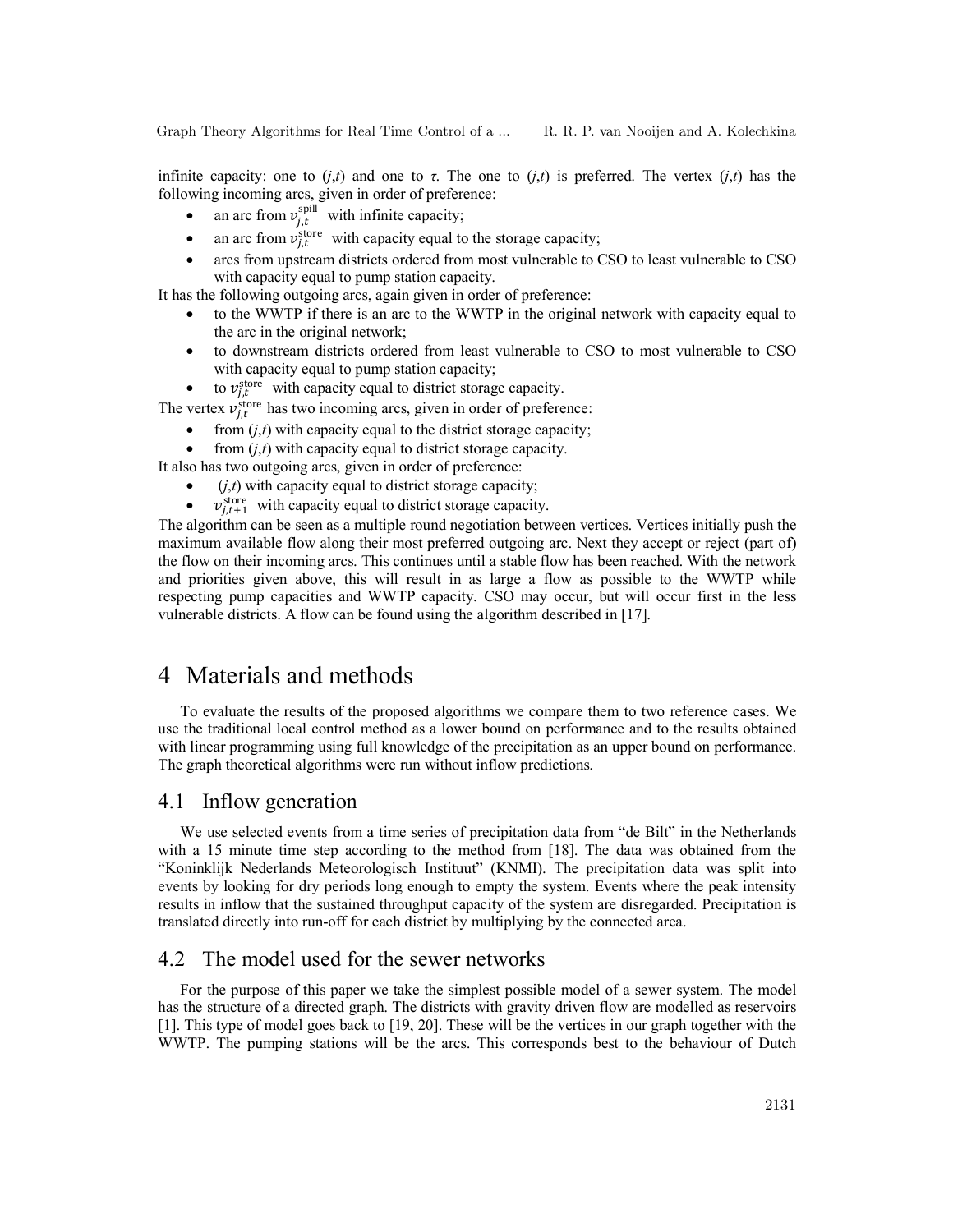combined sewer systems, where there is a large amount of excess storage in the pipes of the sewer system itself.

#### 4.3 Traditional local control

Local control was implemented switching the pump "on", when a volume corresponding to five minutes or more worth of pumping at full capacity is present, and "off', when the volume reaches zero. The results are included for two reasons. Firstly, they provide a lower performance bound as a reference. The performance of any central scheme should on average be better [18]. Secondly, a system that is specifically designed for local control will, in the case of uniform precipitation over the whole system, perform as well as any central system [21]. Always provided that only the total CSO volume is relevant, in other words, that the distribution CSO in space and time plays no role. In traditional local control the pumps are either "on" or "off".

## 4.4 Linear programming used as "best case" control solution

To establish a reference for each event LP was applied to each event to see if there was a feasible solution without CSO. If there was no solution then a second LP problem was solved to find the solution corresponding to minimum total CSO volume for that event. The solution obtained is "best case" provided that only the total CSO volume is relevant. The purely local solution and the LP solution provide reference bounds on the total CSO volume associated with a given event for other control algorithms. In our LP solution we allow the pumps to run at any flow rate between zero and full capacity, provided there is a sufficient supply of sewage.

#### 4.5 Setup of computer experiments

Several computer experiments were carried out. The node ordering KW-8, KW-2, KW-4, KW-3, KW-1 was used for the quickest evacuation flow (QE) algorithm. For the stable flow (SF) algorithm the preference order for the inflows into KW-4 was KW-1, KW-2, KW-3. The number of time steps used in the expanded network was chosen based on preliminary investigation of the relative improvement when using additional time steps.

# 5 Results

We split the events with non-zero CSO volume into three groups. Results for events with total CSO volume up to  $150m<sup>3</sup>$  are shown in Figure 2, events with total CSO volume from 150 m<sup>3</sup> to 400  $m<sup>3</sup>$  are shown in Figure 3, and events with CSO volume exceeding 400  $m<sup>3</sup>$  are shown in 4. The SF algorithm was run with 10 time step deep network and the QE algorithm with a 20 time step deep network. In the legends LC refers to local control.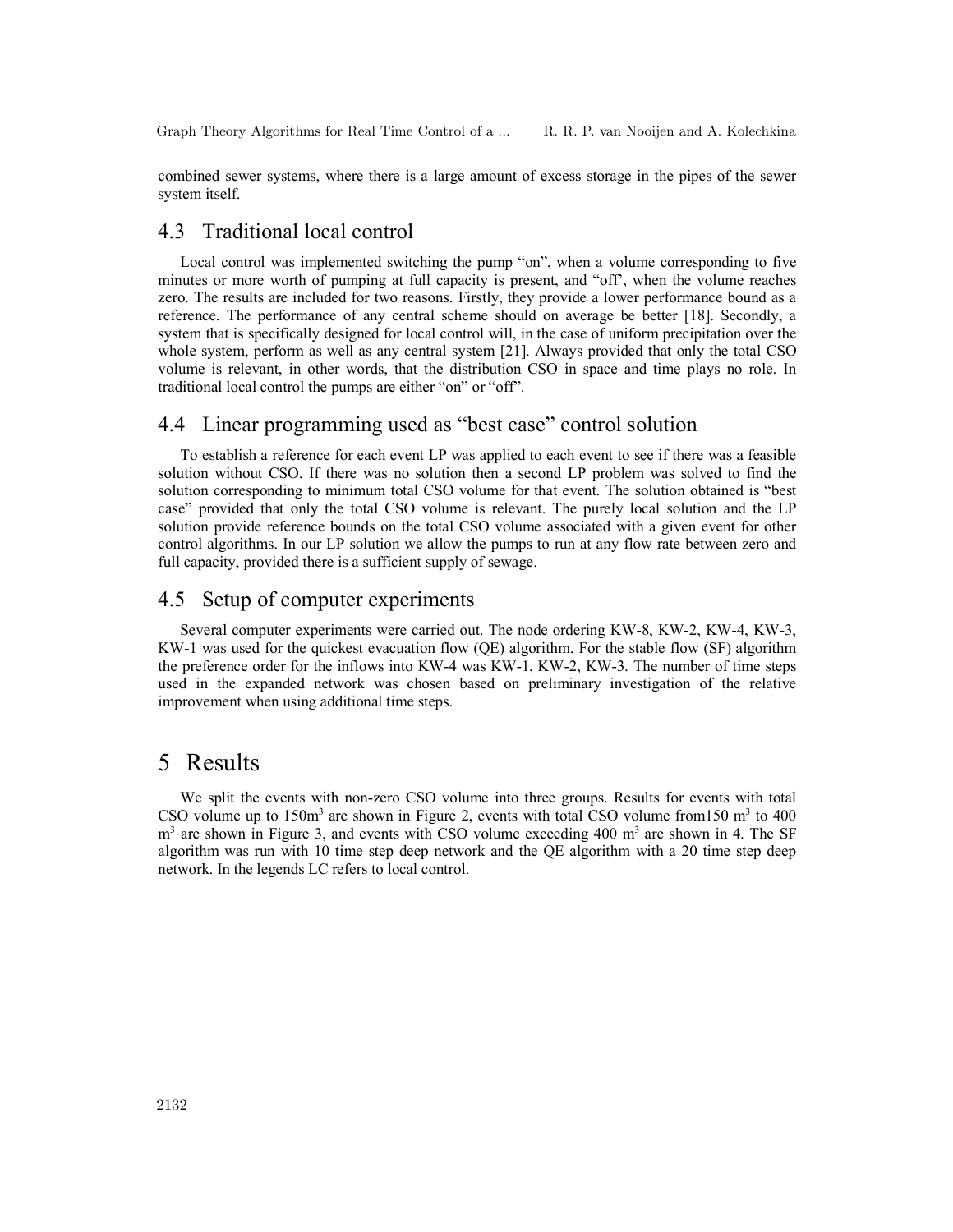

**Figure 2:** Events with CSO volume up to 150 m<sup>3</sup>



Figure 3: Events with CSO volume from 150 m<sup>3</sup> to 400 m<sup>3</sup>



**Figure 4:** Events with CSO volume exceeding 400 m<sup>3</sup>

The code for both controllers was written for transparency, not speed. Nevertheless we provide the following timing information. On a 3.5GHz Xeon processor one execution of SF took approximately two seconds and one execution of QE took approximately half a second.

# 6 Discussion

Clearly more research is needed, but the results obtained so far are encouraging. While for small CSO volumes SF and QE perform slightly worse than local control, comparison of local control and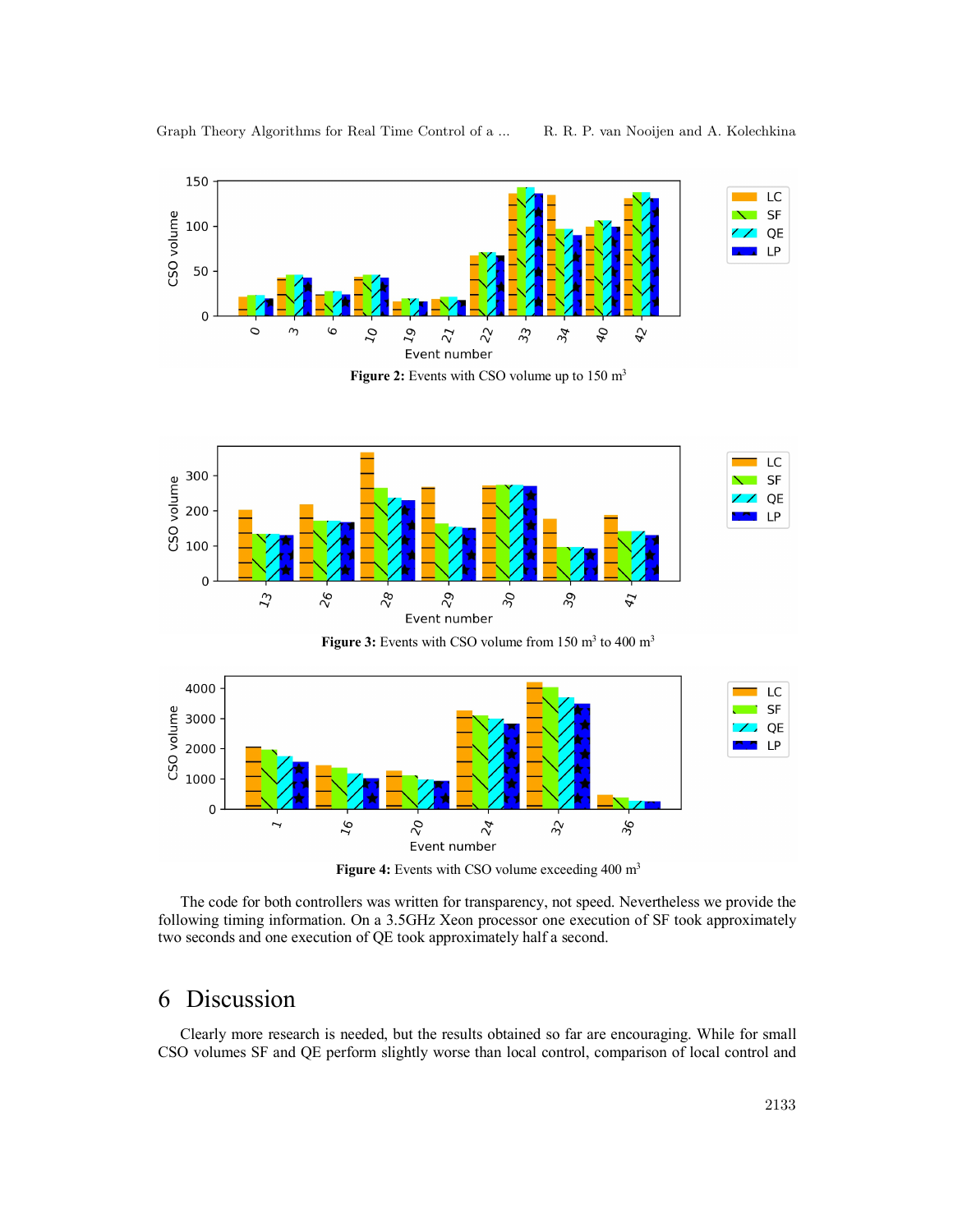LP shows that in these cases there is almost no room for improvement. The biggest improvements are visible for events that cause CSO volumes between  $150 \text{ m}^3$  and  $400 \text{ m}^3$ , where QE without an inflow forecast is close to LP with a perfect forecast. For large CSO volumes SF and QE also perform somewhat better than local control. In all cases QE performs as well or better than SF. In the expanded network form both algorithms are relatively easy to explain to non-experts. Further study into ways to dynamically assign priorities is planned. Extensions of the QE algorithm are available for time varying networks and for networks with varying time delays per arc. This would allow for application to models of sewer systems where there are time delays associated with transport. Further investigations are needed to determine the effect of the choice of priorities, the size of the system, and the number of time steps in the extended network for both methods.

# References

- [1] R.R. van Nooijen and A. Kolechkina, Speed of discrete optimization solvers for real time sewer control, Urban Water Journal, 10:5 (2013) 354-363.
- [2] R.R.P. van Nooijen, et al., Tuning of a central controller for a sewer network using multiple simplified models, in: Proceedings of the 9th International Conference on Urban Drainage Modelling (UDM 2012), Faculty of Civil Engineering, University of Belgrade, Belgrade, Serbia, 2012, pp. 1-9.
- [3] K. Neugebauer, W. Schilling, and J. Weiss, A Network Algorithm for the Optimum Operation of Urban Drainage Systems, Water Science & Technology, 24:6 (1991) 209-216.
- [4] R.R.P. van Nooijen, et al., Implementation of central control for multiple sewer systems, in: Proceedings of the 12th IWA/IAHR International Conference on Urban Drainage, Porto Alegre, Brazil, 2011, pp. 10-15.
- [5] S. Arora and B. Barak, Computational complexity, Cambridge University Press, Cambridge, 2009.
- [6] D. Jungnickel, Graphs, Networks and Algorithms, Springer, 2013.
- [7] L.R. Ford, Jr. and D.R. Fulkerson, Flows in networks, Princeton University Press, Princeton, N.J., 1962.
- [8] L.R. Ford and D.R. Fulkerson, Constructing Maximal Dynamic Flows from Static Flows, Operations Research, 6:3 (1958) 419-433.
- [9] D. Gale, Transient flows in networks, Michigan Math. J., 6 (1959) 59-63.
- [10] W.L. Wilkinson, An algorithm for universal maximal dynamic flows in a network, Operations Res., 19 (1971) 1602-1612.
- [11] E. Minieka, Maximal, lexicographic, and dynamic network flows, Operations Res., 21 (1973) 517-527.
- [12] R.G. Ogier, Minimum-delay routing in continuous-time dynamic networks with piecewiseconstant capacities, Networks, 18:4 (1988) 303-318.
- [13] J.E. Aronson, A survey of dynamic network flows, Ann. Oper. Res., 20:1-4 (1989) 1-66.
- [14] M. Skutella, An introduction to network flows over time, in: Research trends in combinatorial optimization, Springer, Berlin, 2009, pp. 451-482.
- [15] M. Schmidt and M. Skutella, Earliest arrival flows in networks with multiple sinks, Discrete Applied Mathematics, 164 (2014) 320-327.
- [16] S. Göttlich, et al., Evacuation modeling: a case study on linear and nonlinear network flow models, EURO Journal on Computational Optimization, 4:3-4 (2015) 219-239.
- [17] Á. Cseh, J. Matuschke, and M. Skutella, Stable Flows over Time, Algorithms, 6:3 (2013) 532- 545.